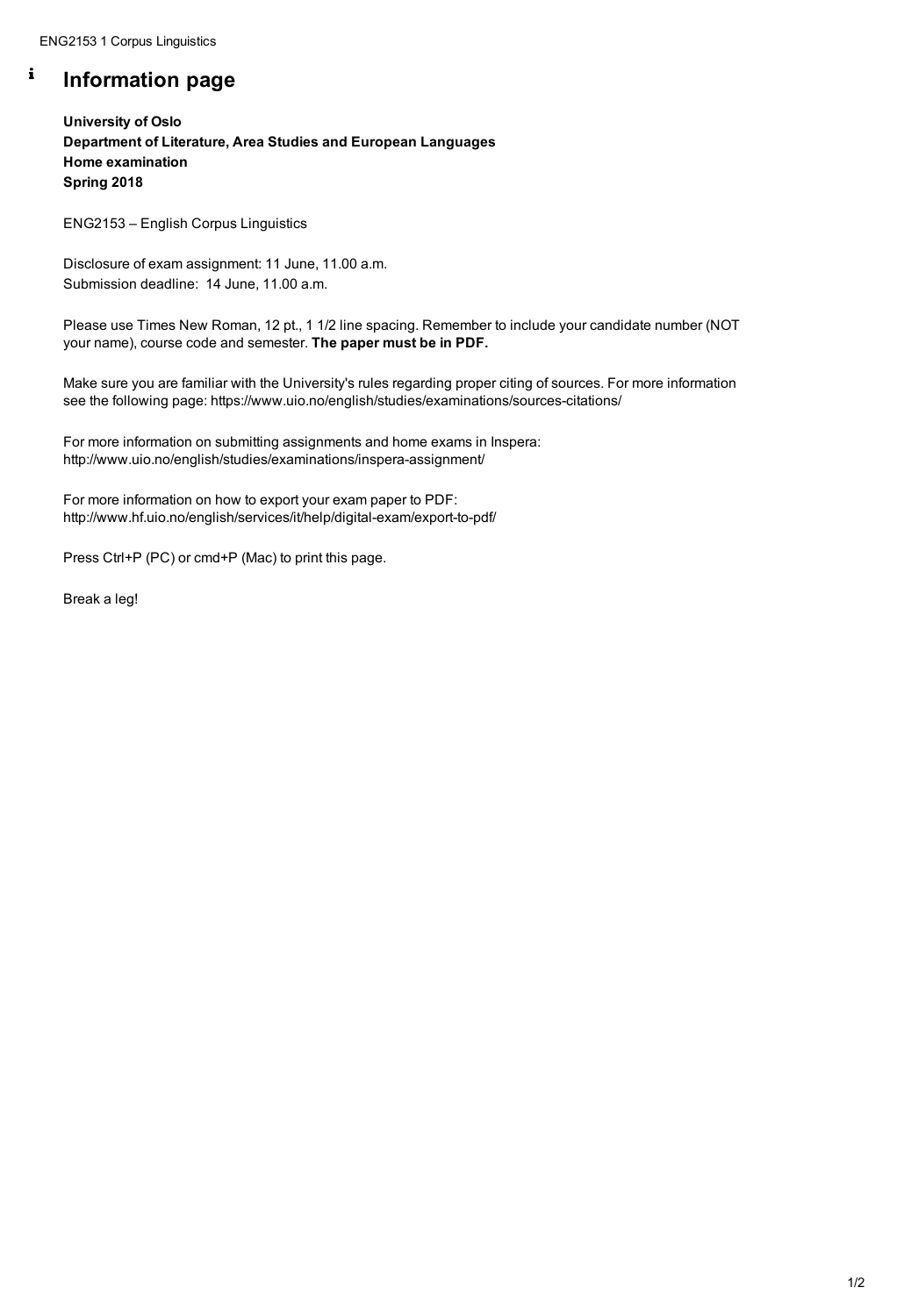ENG2153 1 Corpus Linguistics

# **<sup>1</sup> Exam Question**

You find the exam questions in the attached PDF.

Answer ALL questions.

Question 1 counts 20%, Question 2 20%, and Question 3 60% of your final mark. Proper reference must be given to any source that has been used.

Your answer should be around 10 standard pages.

Pass marks are required on all three questions.

The British National Corpus (BNCWeb cqp edition) and the Oslo Interactive English (OIE) Corpus are available through Fronter.



Maximum marks: 0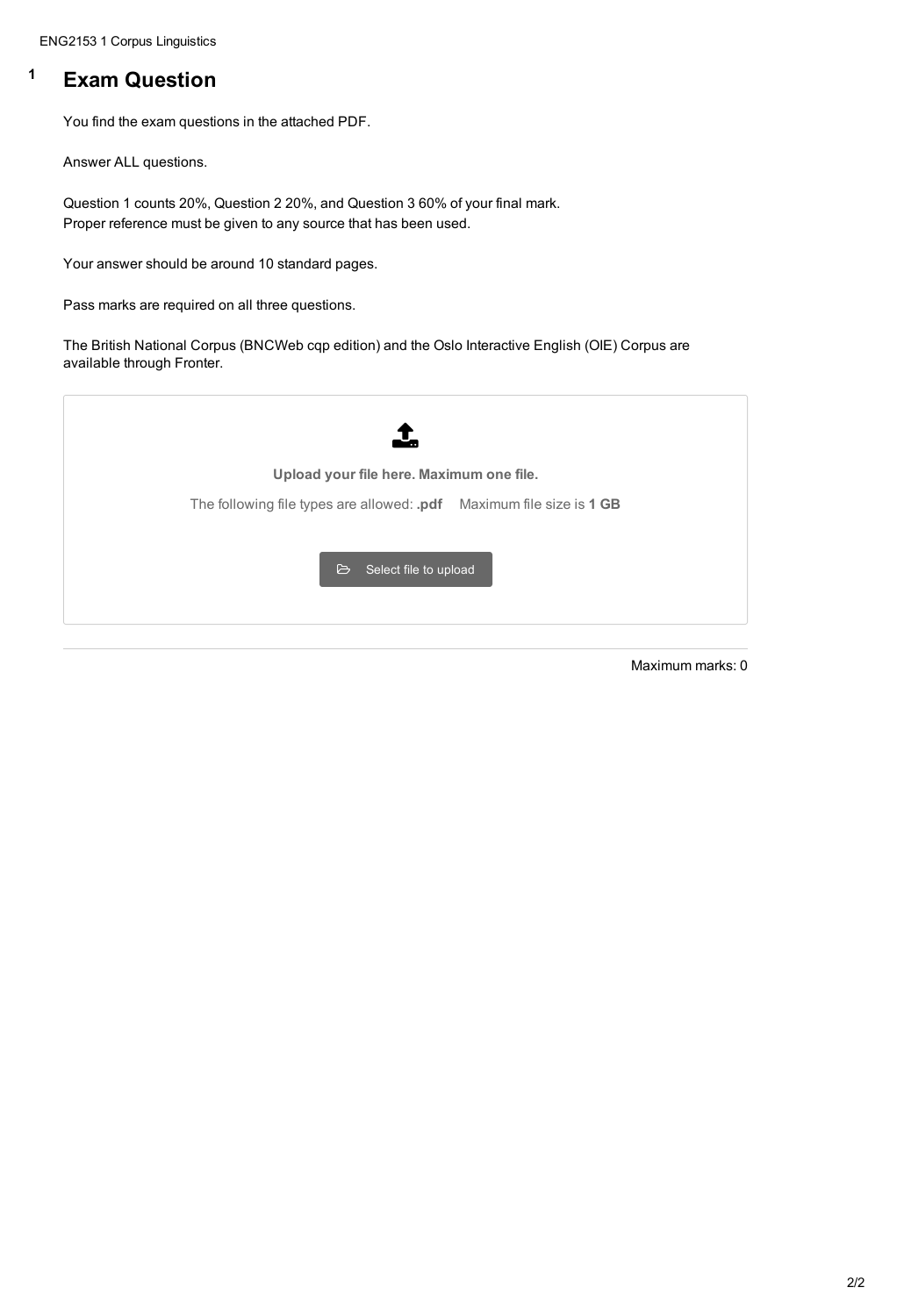**Question 1** Attached



# $\begin{picture}(20,20) \put(0,0){\line(1,0){10}} \put(15,0){\line(1,0){10}} \put(15,0){\line(1,0){10}} \put(15,0){\line(1,0){10}} \put(15,0){\line(1,0){10}} \put(15,0){\line(1,0){10}} \put(15,0){\line(1,0){10}} \put(15,0){\line(1,0){10}} \put(15,0){\line(1,0){10}} \put(15,0){\line(1,0){10}} \put(15,0){\line(1,0){10}} \put(15,0){\line(1$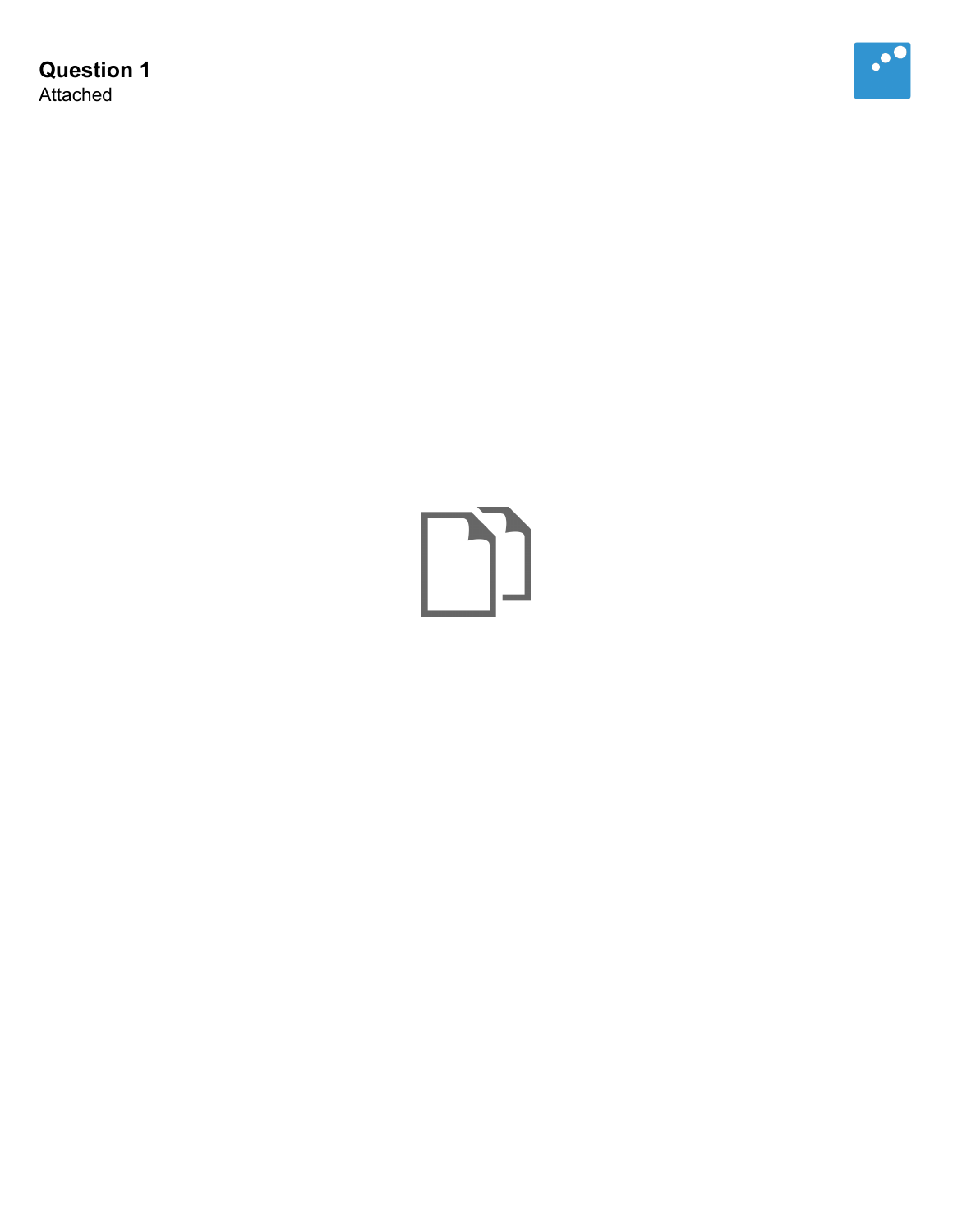

## **UNIVERSITETET**

**Institutt for litteratur, områdestudier og europeiske språk**

### **TAKE-HOME EXAM 2018/SPRING 2 pages**

#### **ENG2153 – English Corpus Linguistics**

**I OSLO**

#### **3 days 11–14 June 2018**

Your paper must be submitted in Inspera **by 11 a.m.** on the submission day. Your paper must contain the following information:

- Candidate number (4 digits, which you find at StudentWeb), NOT your name
- Course code and course name
- Semester and year

Please use Times New Roman, 12 pt., 1.5 line spacing in the body of the text. All pages must be numbered.

Before submitting your paper, you must be sure that you are familiar with the University's rules regarding [proper citing of sources.](http://www.hf.uio.no/studier/ressurser/kilder/)

-----------------------------------------------------------------------------------------------------------------

#### *Answer ALL questions.*

*Question 1 counts 20%, Question 2 20%, and Question 3 60% of your final mark. Proper reference must be given to any source that has been used. Your answer should be around 10 standard pages. Pass marks are required on all three questions.*

The British National Corpus (BNC*Web* cqp edition) and the Oslo Interactive English (OIE) Corpus are available through Fronter.

#### **Question 1 (20%)**

Discuss briefly TWO of the following points with reference to relevant literature on the subject. Illustrate with examples from the BNC or the OIE Corpus.

- 1. Pros and cons of part of speech tagging
- 2. Colligation
- 3. Language change and corpora
- 4. Pros and cons of corpora in language teaching/learning

#### **Question 2 (20%)**

Define what is meant by a "concordance line", and illustrate – with examples from the BNC or the OIE Corpus – how concordance lines can be applied to discover to what extent two words are synonymous or not.